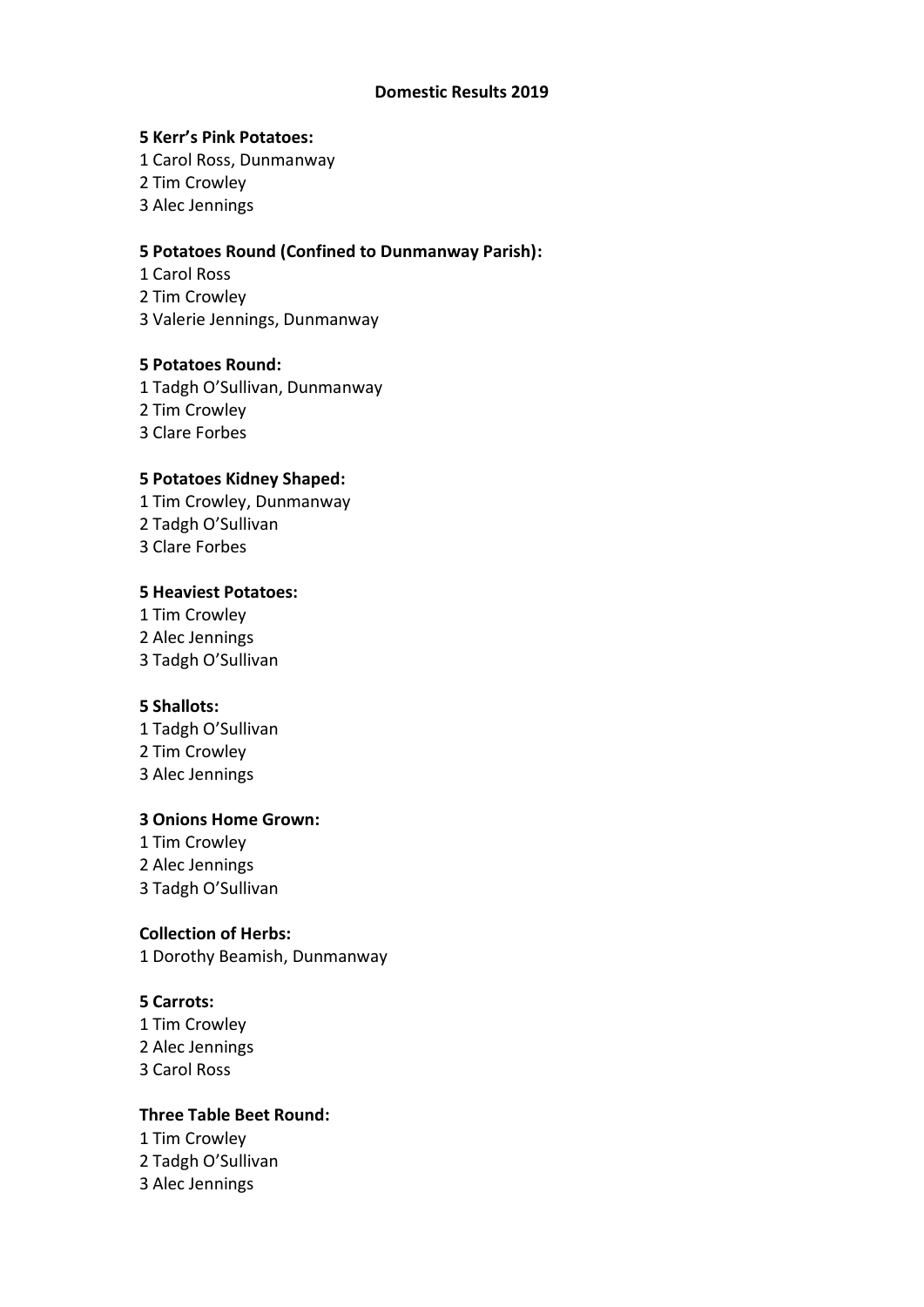## **Any 3 Vegetables not Classed:**

1 Valerie Jennings, Dunmanway 2 Tim Crowley 3 Alec Jennings

# **2 Heads of Cabbage:**

1 Tim Crowley 2 Rose Appelbe 3 Alec Jennings

# **2 Heads of Lettuce:**

1 Carol Ross 2 Alec Jennings 3 Rose Appelbe

# **4 Stalks of Rhubarb:**

1 Hilary O'Sullivan, Kilbritain 2 Carol Ross 3 Enid Chambers

# **Collection of Vegetables:**

1 Tim Crowley 2 Valerie Jennings

# **Basket of Salad Vegetables:**

1 Valerie Jennings 2 Alec Jennings

# **Bord Bia 7 A Day ISA Qualifier:** Alec Jennings

# **Dish of Six Ripe Tomatoes**

1 Dorothy Beamish 2 Alec Jennings

# **Dish of 10 Gooseberries Green:**

1 Tony Walsh

**Dish of 10 Gooseberries, Red:** 1 Jennifer Helen

2 Jennifer Helen

# **Dish of 10 Strawberries:**

1 Dorothy Beamish 2 Carol Ross 3 Alec Jennings

## **Six Brown Eggs:**

1 Gerard Knowles, Bandon 2 Piaras Hayes 3 Enid Chambers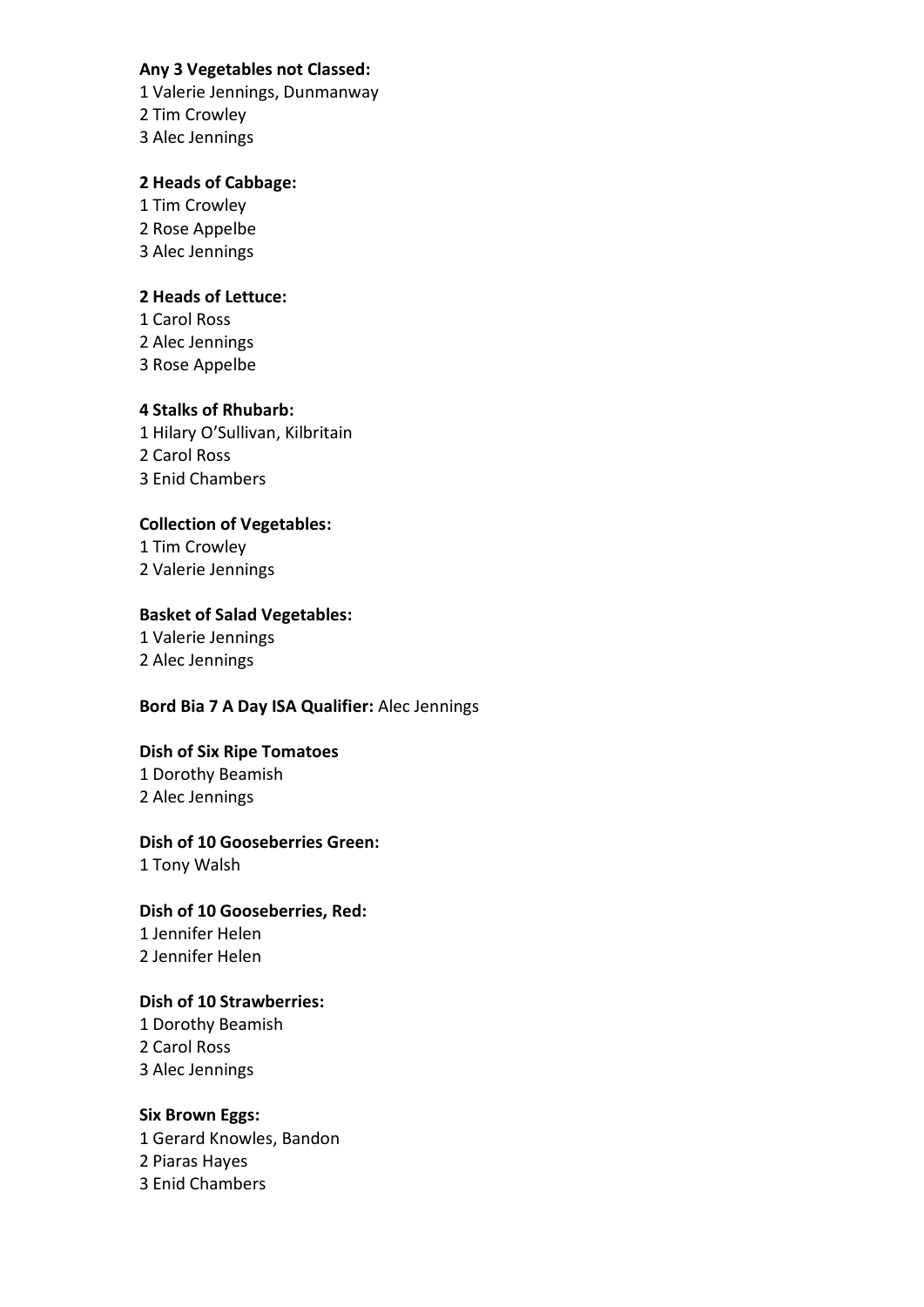## **Six White Eggs:**

1 Gerard Knowles 2 Nikki Noonan

# **Six White Duck Eggs:**

1 Kieran O'Sullivan 2 Enid Chambers 3 Gerard Knowles

## **Six Green Duck Eggs:**

1 Kieran O'Sullivan 2 Richard Deane

# **Winner of the Michael Walsh Memorial Perpetual Plaque – Highest Points in the Farm Produce Section:** Tim Crowley

## **Cactus Plant in Pot:**

1 Joy Lombard, Clonakilty 2 Éanna Hayes 3 Emma Twomey

## **Vase of Mixed Flowers and Foliage Arranged Decoratively:**

1 Jennifer Helen 2 Aoife Knowles

# **Foliage Plant in Pot:**

1 Emma Twomey, Dunmanway 2 Aoife Knowles 3 Joy Lombard

# **Geranium in Pot:**

1 Jennifer Helen 2 Rose Appelbe 3 Emma Twomey

## **Flowering Plant in Pot:**

1 Aisline & Aoife Walsh, Dunmanway 2 Rose Appelbe 3 Emma Twomey

# **Vase of Cut Flowers:**

1 Aoife Knowles, Bandon 2 Monica O'Donovan

# **Vase of Sweet Pea Arranged Decoratively:**

1 Jennifer Helen 2 Jennifer Helen 3 Enid Chambers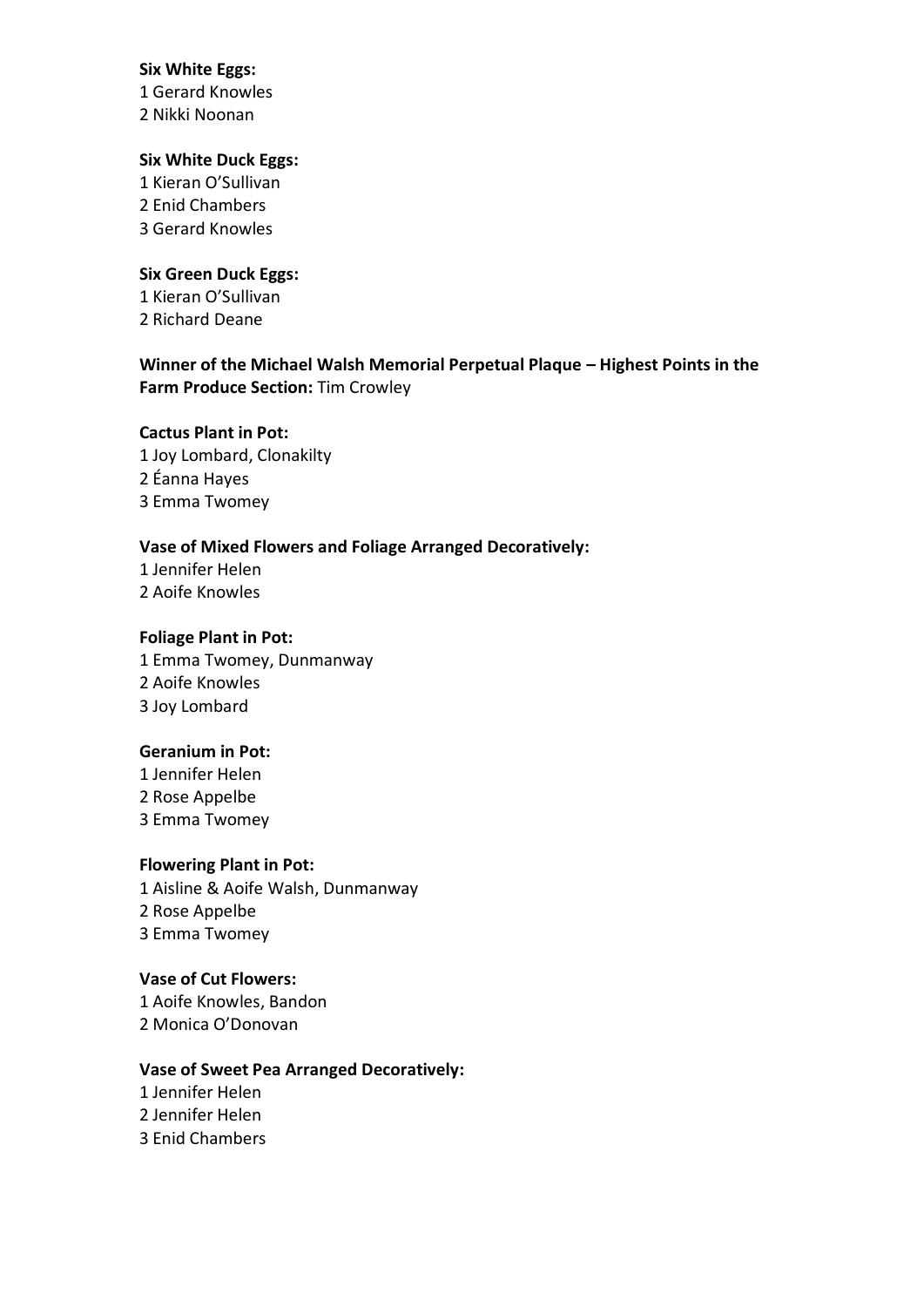## **Rose Specimen Bloom:**

1 Kathleen Murray, Dunmanway 2 Jennifer Helen 3 Kathleen Dinneen

### **Vase of Three Roses with Foliage:**

1 Kathleen Murray 2 Jennifer Helen 3 Noelle Walsh

## **Vase of cut stems of foliage:**

1 Joy Lombard 2 Christine O'Mahony 3 Aoife Knowles

## **Vase of 5 kinds of Perennial Flowers:**

1 Aoife Knowles 2 Jennifer Helen 3 Emma Twomey

# **Vase of Annuals or Biennials:**

1 Noelle Walsh, Dunmanway 2 Enid Chambers 3 Emma Twomey

# **Dinner Table Arrangement:**

1 Christine O'Mahony, Dunmanway 2 Dunmanway Hospital 3 Elizabeth Stout

## **Vase of Flowering Shrubs:**

1 Christine O'Mahony 2 Aoife Knowles 3 Noelle Walsh

# **Colourful Display of Plants in Recycled Container & Teresa Helen Memorial Shield:**

1 Emma Twomey 2 Valerie Hurley 3 Jennifer Helen

# **Window Box:**

1 Kathleen Murray 2 Kathleen Murray 3 Christina Dwyer

# **Ladies or Gents Buttonhole:**

1 Aoife Knowles 2 Jennifer Helen 3 Hilary O'Sullivan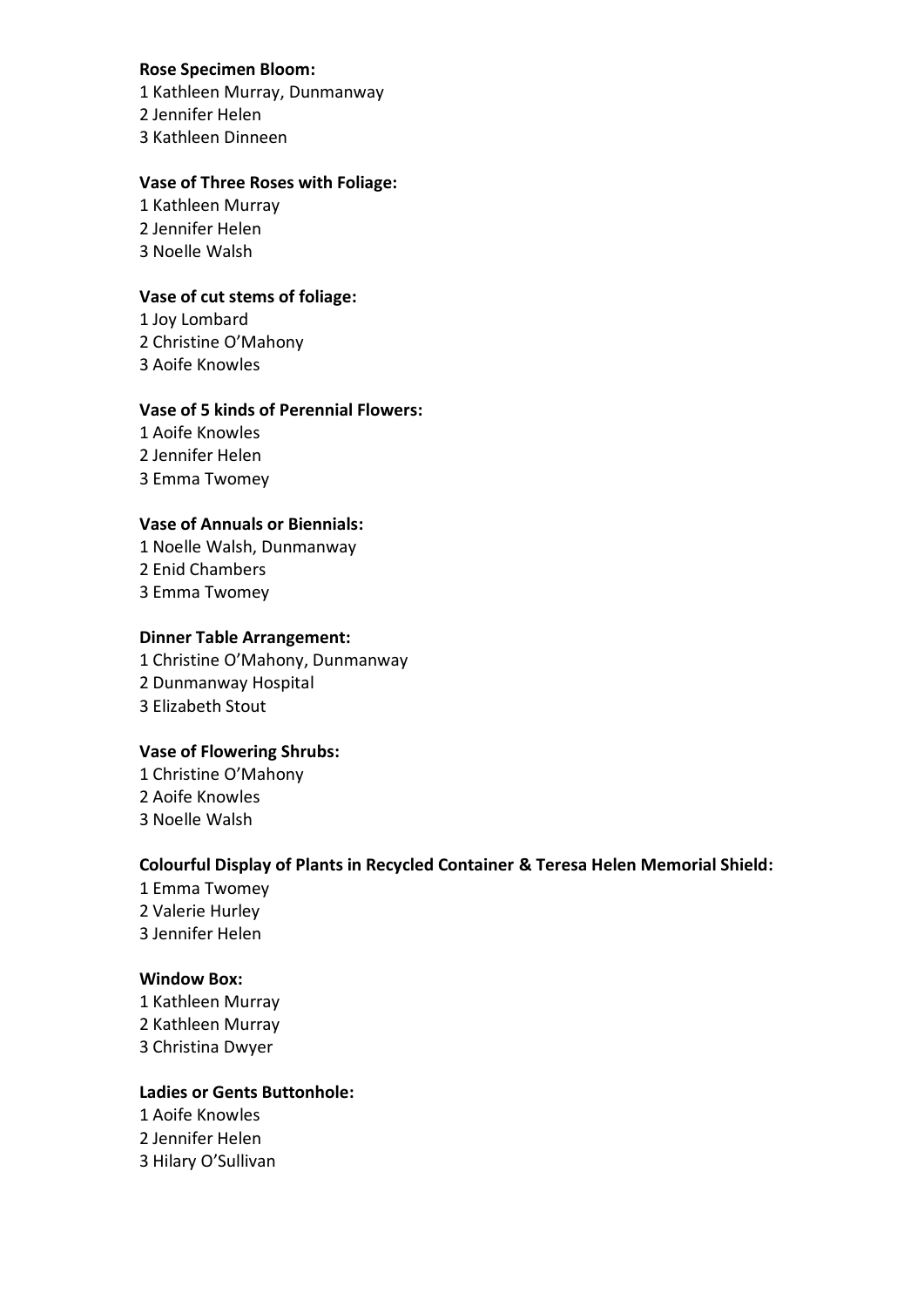# **Classes Confined to Children under 17 years Animal, Bird or Insect made from Vegetable, Fruit or Plants:**  1 Éanna Hayes, Dunmanay

### **Arrangement of Flowers in an Egg Cup:**

1 Nikki Noonan 2 Chloe Hurley 3 Fionnán & Odhran McCarthy

## **Arrangement of Foliage:**

1 Clare Forbes 2 Chloe Hurley 3 Nikki Noonan

## **Vase of Wild Flowers in Foliage:**

1 Nikki Noonan, Dunmanway 2 Orla Madden 3 Aisline & Aoife Walsh

## **Best Exhibit in Horticulture (Jerh. Murray Cup):** Aoife Knowles

## **Cookery**

**6 Home-made White Sultana Scones:** 1 Myra Kingston, Drinagh 2 Myra Kingston 3 Ruth Forbes

## **6 Home-made Brown Scones:**

1 Enid Chambers, Dunmanway 2 Myra Kingston 3 Ruth Forbes

## **6 Home-made White Scones:**

1 Myra Kingston 2 Noelle Walsh 3 Myra Kingston

# **Rhubarb Tart:**

1 Myra Kingston 2 Vesta Kingston 3 Enid Chambers

## **Tea Brack:**

1 Vesta Kingston, Dunmanway 2 Joy Lombard 3 Michelle Sexton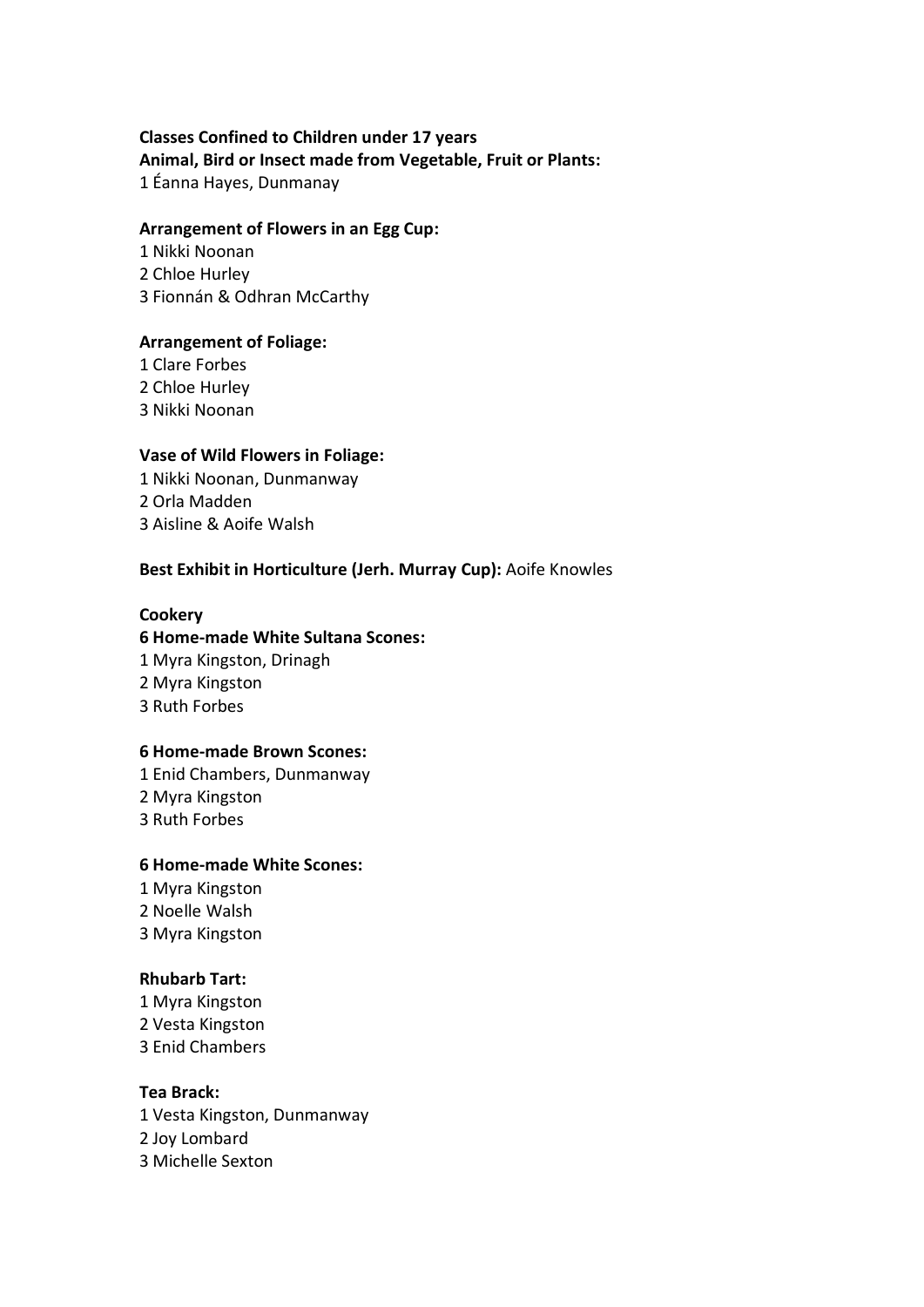#### **Home-made Brown Soda Cake:**

1 Myra Kingston 2 Myra Kingston 3 Noreen Mahony

# **6 Queen Cakes Decorated:**

1 Holly Hosford, Ballineen 2 Heidi Hosford 3 Myra Kingston

# **Light Fruit Cake:**

1 Vesta Kingston 2 Joy Lombard 3 Myra Kingston

# **Rich Fruit Cake:**

1 Vesta Kingston 2 Enid Chambers 3 Enid Chambers

# **Madeira Cake:**

1 Myra Kingston, Drinagh 2 Noelle Walsh 3 Myra Kingston

# **Sandwich Cake – Sponge Mix:**

1 Myra Kingston 2 Myra Kingston 3 Vesta Kingston

## **Decorated Sandwich Cake – confined to Dunmanway:**

1 Vesta Kingston

## **Birthday or Novelty Cake:**

1 Hilary O'Sullivan

## **Chocolate Cake:**

1 Myra Kingston 2 Grace Hosford 3 Michelle Sexton

## **Carrot Cake:**

1 Myra Kingston 2 Joy Lombard 3 Myra Kingston

## **Swiss Roll:**

1 Myra Kingston 2 Myra Kingston 3 Ruth Forbes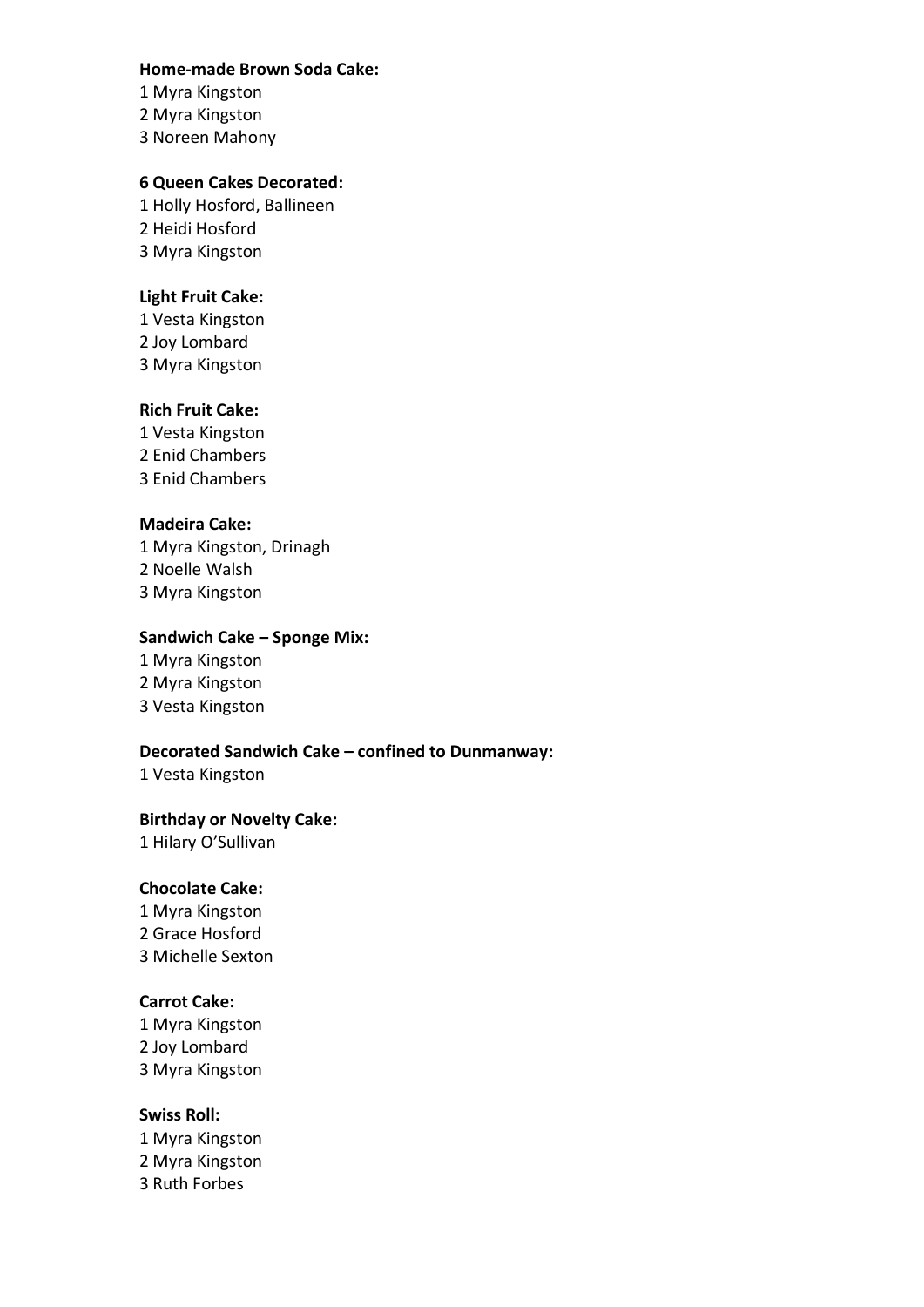# **6 Small Cakes Suitable for Afternoon Tea:**

1 Myra Kingston 2 Myra Kingston 3 Joy Lombard

# **Apple Tart – Shortcrust pastry:**

1 Enid Chambers 2 Myra Kingston 3 Noelle Walsh

## **Decorated Coffee Cake – Sponge Mixture:**

1 Myra Kingston 2 Vesta Kingston 3 Myra Kingston

## **Homemade Dessert:**

1 Myra Kingston 2 Hilary O'Sullivan 3 Grace Hosford

# **Tea for Two Competition:**

1 Vesta Kingston 2 Deane Family

# **Chocolate Biscuit Cake (confined to Dunmanway Parish):**

1 Noreen Mahony, Dunmanway 2 Maria Collins 3 Dorothy Beamish

# **Home-made Brown Cake (confined to Dunmanway Parish):**

1 The Deane Family, Dunmanway 2 Louisa Brien 3 Noreen Mahony

# **Classes Confined to National School Children Home-made Apple Tart:**

1 Fionnán & Odhran McCarthy, Dunmanway 2 Fionnán & Odhran McCarthy, Dunmanway

# **6 Home-made Queen Cakes Decorated:**

1 Fionnán & Odhran McCarthy 2 Anna Murray 3 Fionnán & Odhran McCarthy, Dunmanway

## **6 Scones:**

1 Fionnán & Odhran McCarthy

# **6 Rice Krispie Cakes:**

1 Ally Kingston, Dunmanway 2 Fionnán & Odhran McCarthy, Dunmanway 3 Ryan Brickley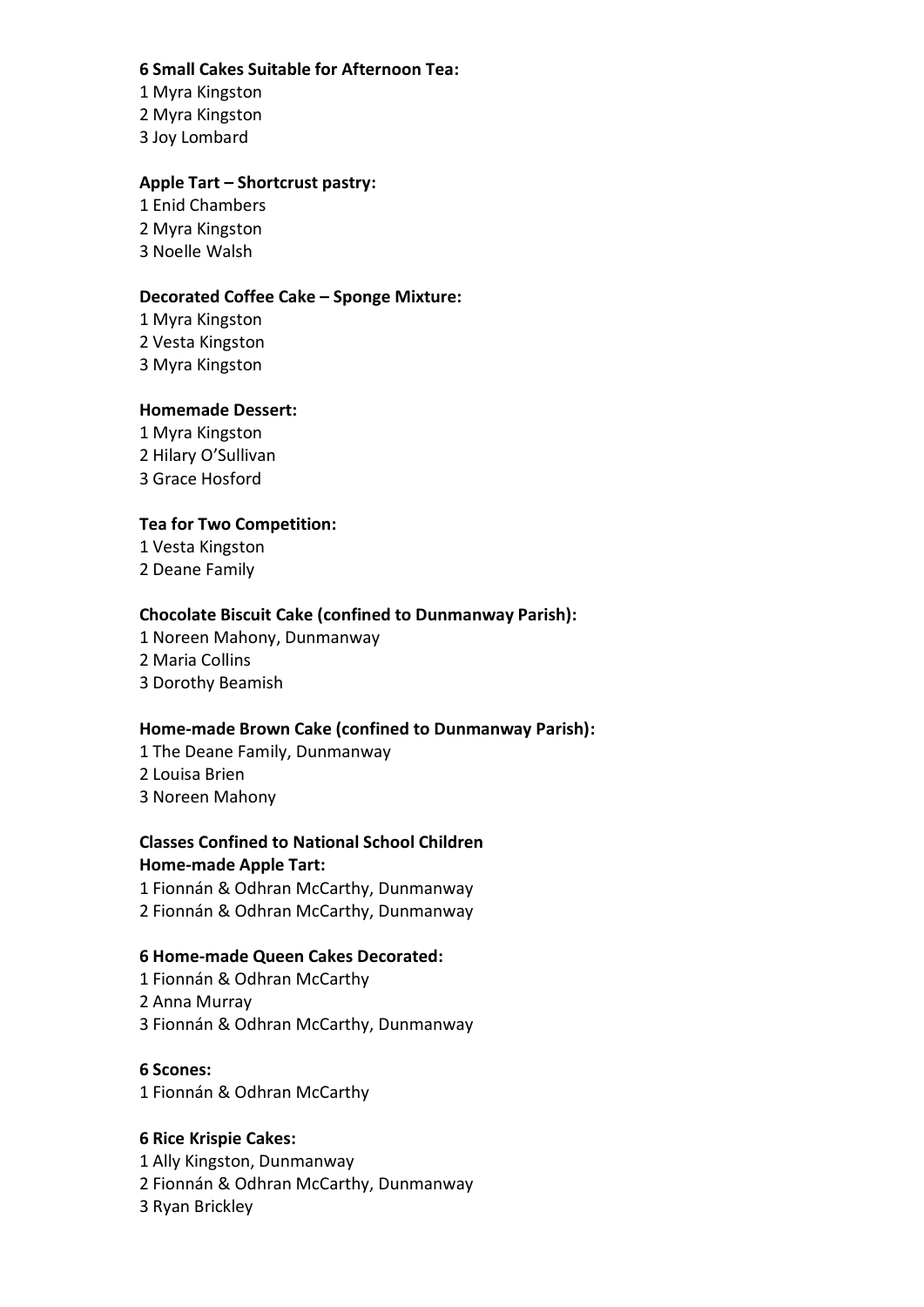#### **Home made Brown Soda Bread**:

- 1 Grace Murray, Douglas
- 2 Fionnán & Odhran McCarthy, Dunmanway
- 3 Eimear Collins

# **My Healthy Lunchbox:**

1 Aaron Kingston, Dunmanway 2 Fionnán & Odhran McCarthy, Dunmanway 3 Ally Kingston

## **Classes Confined to Children 17 years and under Cupcakes Decorated:** 1 Ruth Forbes

# **Apple Tart:**

1 Grace Hurley 2 Ruth Forbes

# **6 Rice Krispie Cakes:**

1 Alisha Jennings, Carrigaline 2 Nikki Noonan 3 Caoimhe Jennings

# **Cookies/Flapjacks/Biscuits:**

1 Aoife Collins, Drinagh East 2 Chloe Hurley

## **6 Brownies:**

1 Aisling Farr, Dunmanway 2 Rachel McCarthy 3 Aoife Collins

# **6 Scones:**

1 Ruth Forbes

# **Jams Blackcurrant Jam:**  1 Enid Chambers 2 Norah O'Brien 3 Rose Appelbe

## **Gooseberry Jam:**

1 Enid Chambers 2 Enid Chambers 3 Rose Appelbe

## **Strawberry Jam:**

1 Norah O'Brien, Dunmanway 2 Geraldine Duggan 3 Enid Chambers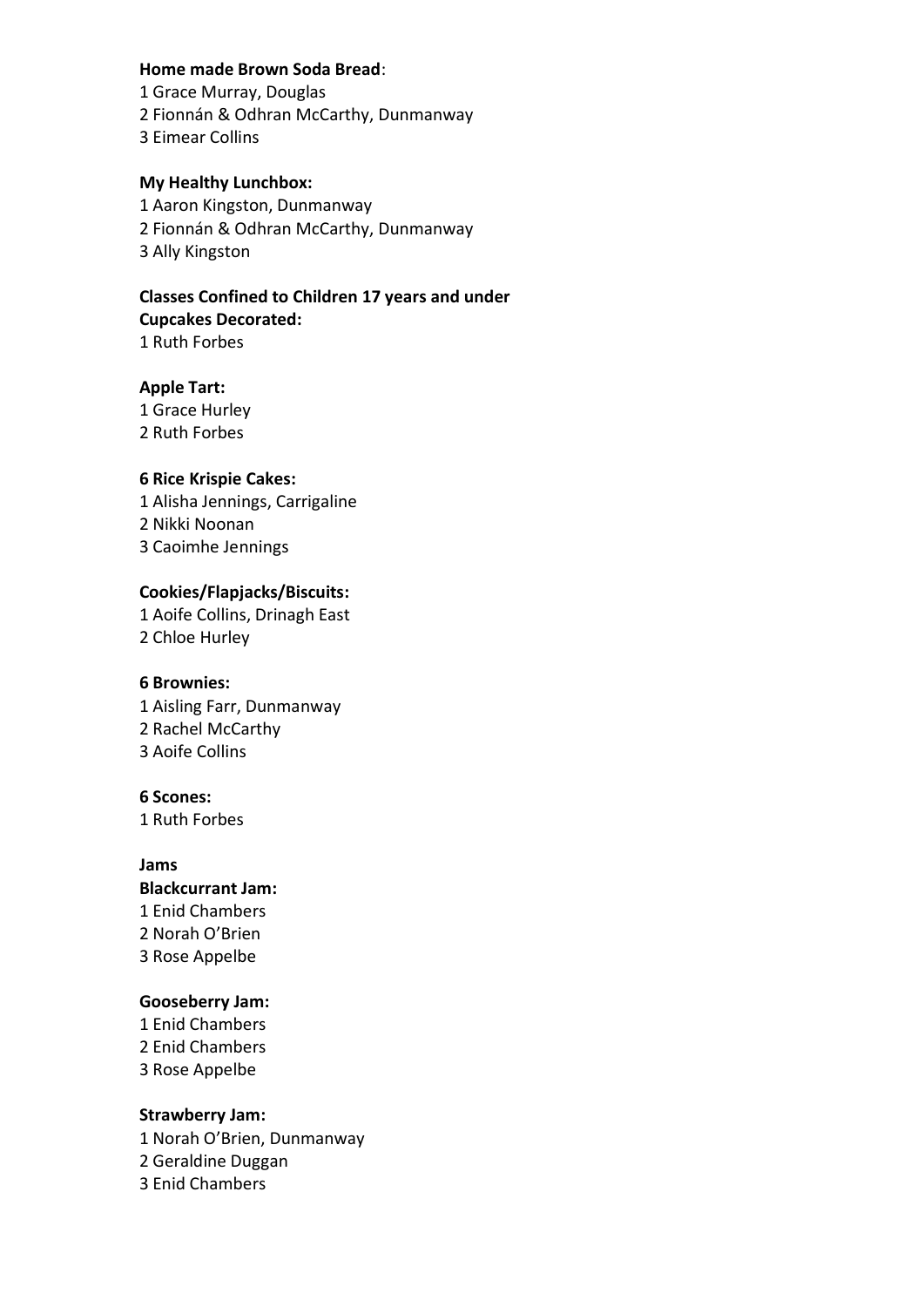#### **Rhubarb Jam:**

1 Norah O'Brien, Dunmanway 2 Phyllis McCarthy 3 Myra Kingston

### **Marmalade:**

1 Phyllis McCarthy, Dunmanway 2 Norah O'Brien 3 Niamh Kelly-Palliard

#### **Raspberry Jam:**

1 Enid Chambers 2 Myra Kingston 3 Rose Appelbe

## **Any other Variety:**

1 Máirín Uí Thúama 2 Breda Crowley 3 Rose Appelbe

#### **Home-made Jelly:**

1 Myra Kingston 2 Myra Kingston 3 Valerie Jennings

#### **Run Honey:**

1 Enid Chambers 2 Enid Chambers

## **1 lb Jar of Chutney/Pickle/Relish:**

1 Myra Kingston 2 Valerie Jennings 3 Norah O'Brien

# **Best Exhibit in Home Baking (Helen O'Donoghue Trophy):** Vesta Kingston

# **Needlework**

White or Coloured Embroidery: 1 Josephine O'Sullivan, Union Hall 2 Ruth Forbes 3 Christine O'Mahony

## **Article of Cross-stitch – small:**

1 Heather House, Leap 2 Christine O'Mahony 3 Ann Broderick

## **Article of Fine Crochet:**

1 Ann Broderick, Glanmire 2 Christine O'Mahony 3 Christine O'Mahony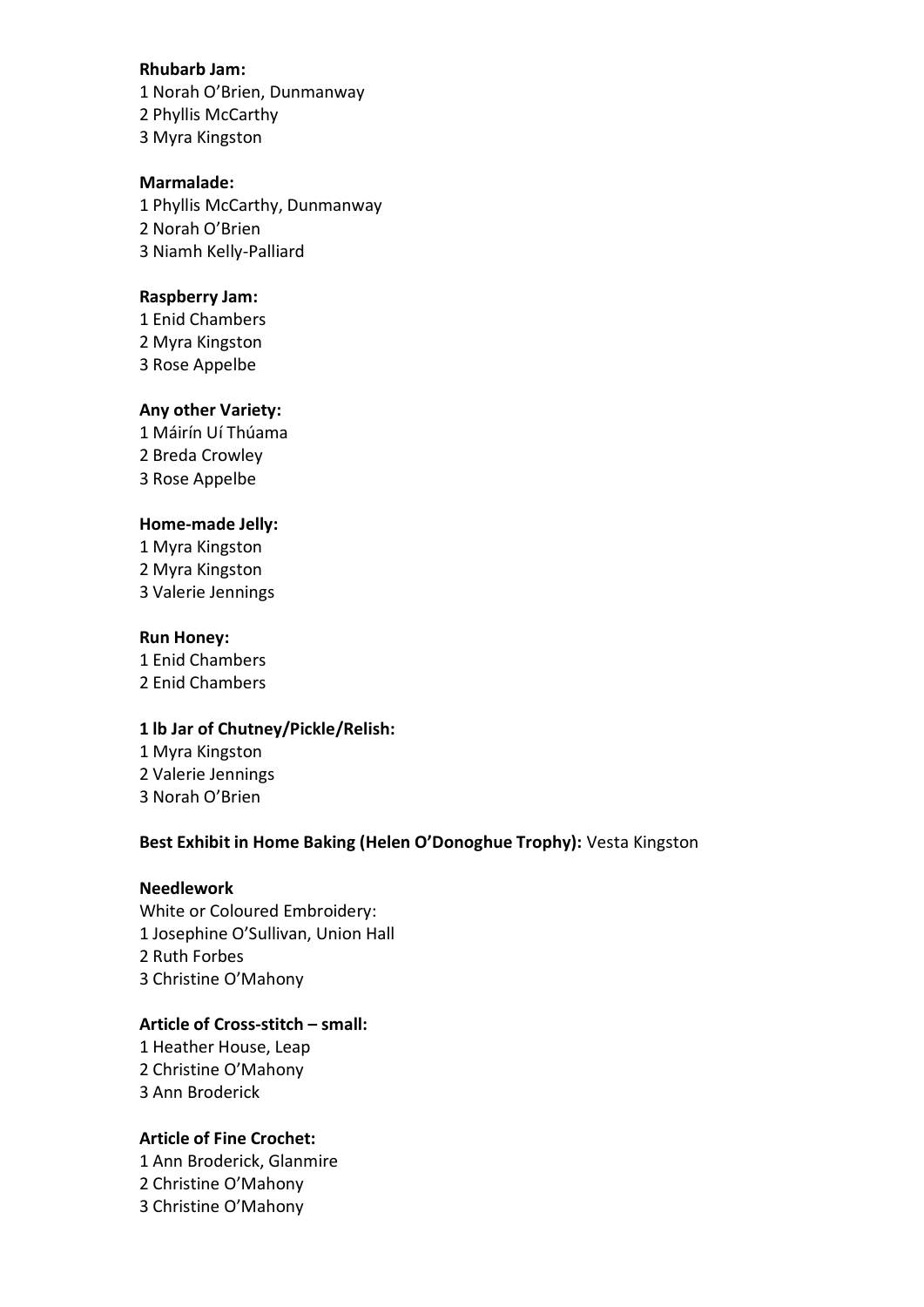## **Hand-knitted Article such as; gloves, hat, socks etc:**

1 Kathleen McCarthy, Drimoleague 2 Minli Lyne 3 Minli Lyne

# **Handmade Tea Cosy:**

1 Christine O'Mahony 2 Mary Walsh 3 Christine O'Mahony

# **Large Article of Wool Crochet:**

1 Mandy Ferguson, Dunmawnay 2 Karen Scanlon 3 Christine O'Mahony

# **Small article of wool crochet:**

1 Karen Scanlon, Ballinhassig 2 Christine O'Mahony 3 Dunmanway Hospital

# **Ladies hand-knitted Garment:**

1 Kathleen McCarthy 2 Heather House 3 Mary Walsh

# **Gents Hand-knitted Garment:**

1 Bernadette Carroll 2 Bernadette Carroll 3 Bernadette Carroll

## **Child's Hand-knitted Garment:**

1 Noreen Shanahan, Clonakilty 2 Bernadette Carroll 3 Christine O'Mahony

# **Any Hand Knitted Article suitable for Babies 18 Months and Under:**

1 Noreen Shanahan 2 Christine O'Mahony 3 Christine O'Mahony

# **Hand Knit or Crochet Matinee Set or Pram set:**

1 Christine O'Mahony 2 Heather House

3 Ruth Forbes

## **Any Fancy Hand-knitted garment:**

1 Christine O'Mahony

2 Bernadette Carroll

3 Bernadette Carroll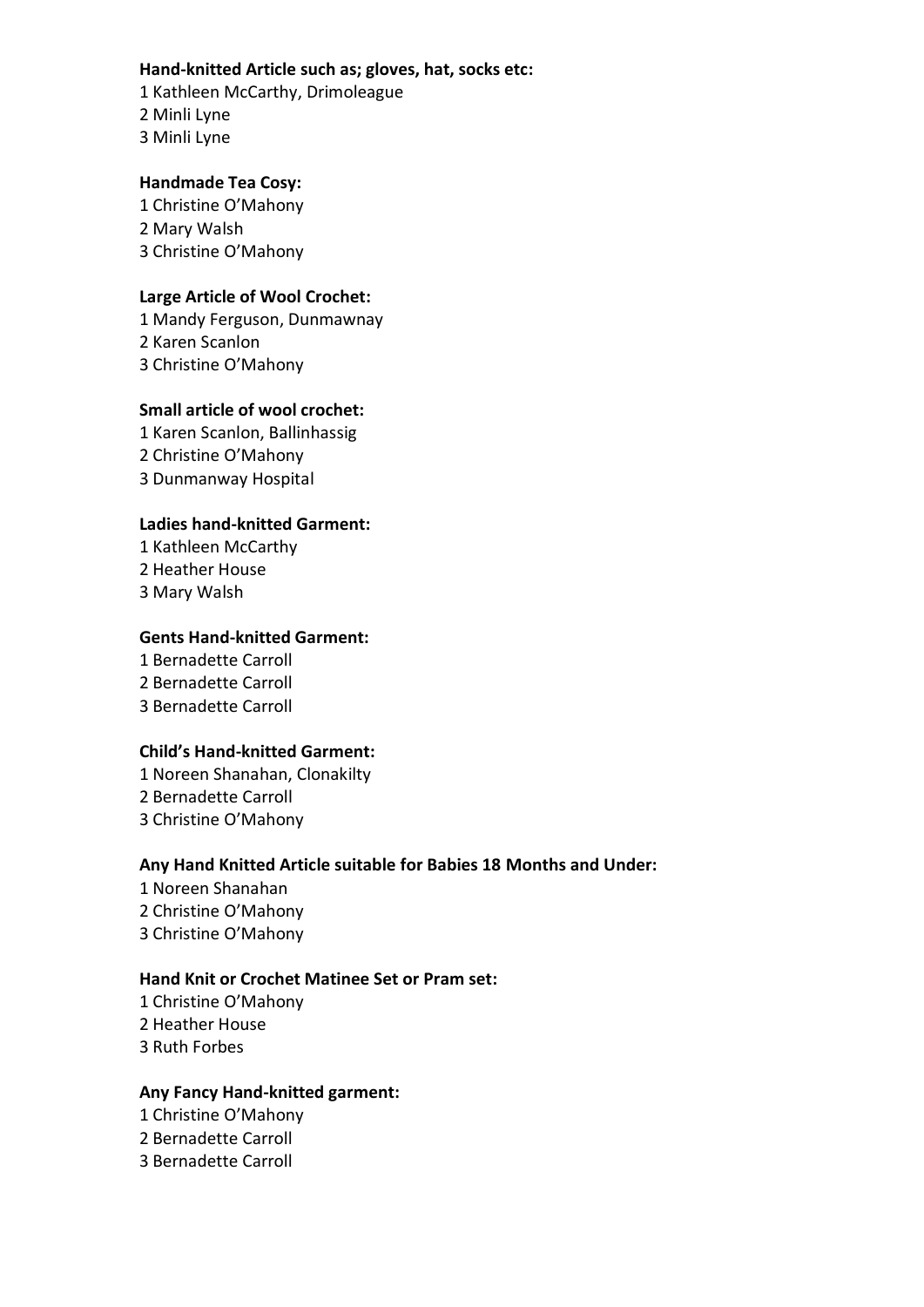## Ha**nd Knitted Garment in Aran Stitching:**

1 Bernadette Carroll 2 Mary O'Connor

3 Bernadette Carroll

# **Any Hand-knitted Garment confined to Dunmanway:**

1 Bernadette Carroll 2 Mary Walsh 3 Bernadette Carroll

# **Best Exhibit in Knitting (Vincent Smith Cup):** Kathleen McCarthy

## **Classes confined to National School Children Decorated Wooden Spoon:**

1 Eimear Madden 2 Chloe Hurley

3 Muireann Sutton

# **Handmade Greeting Card:**

1 Orlaith Hickey, Dunmanway 2 Eimear Collins 3 Anna Murray

# **Painted Stone:**

1 Aoibhinn Sutton, Dunmanway 2 Eimear Madden 3 Chloe Hurley

# **Mad Hatters – Design Your Own Hat:**

1 Chloe Hurley 2 Diarmuid Sutton 3 Muireann Sutton

## **Any Article of Fancy Handwork (small):**

- 1 Ciara Burke, Dunmanway
- 2 Eimear Collins
- 3 Eimear Madden

# **Any Article of Fancy Handwork (large):**

1 Eimear Collins, Drinagh

#### **Classes Confined to Children 17 Years and under Best A4 Poster to advertise Dunmanway Show:**

1 Grace Hurley, Dunmanway 2 Grace Murray 3 Anna Murray

## **Junk Couture:**  1 Sarah Lane, Waterfall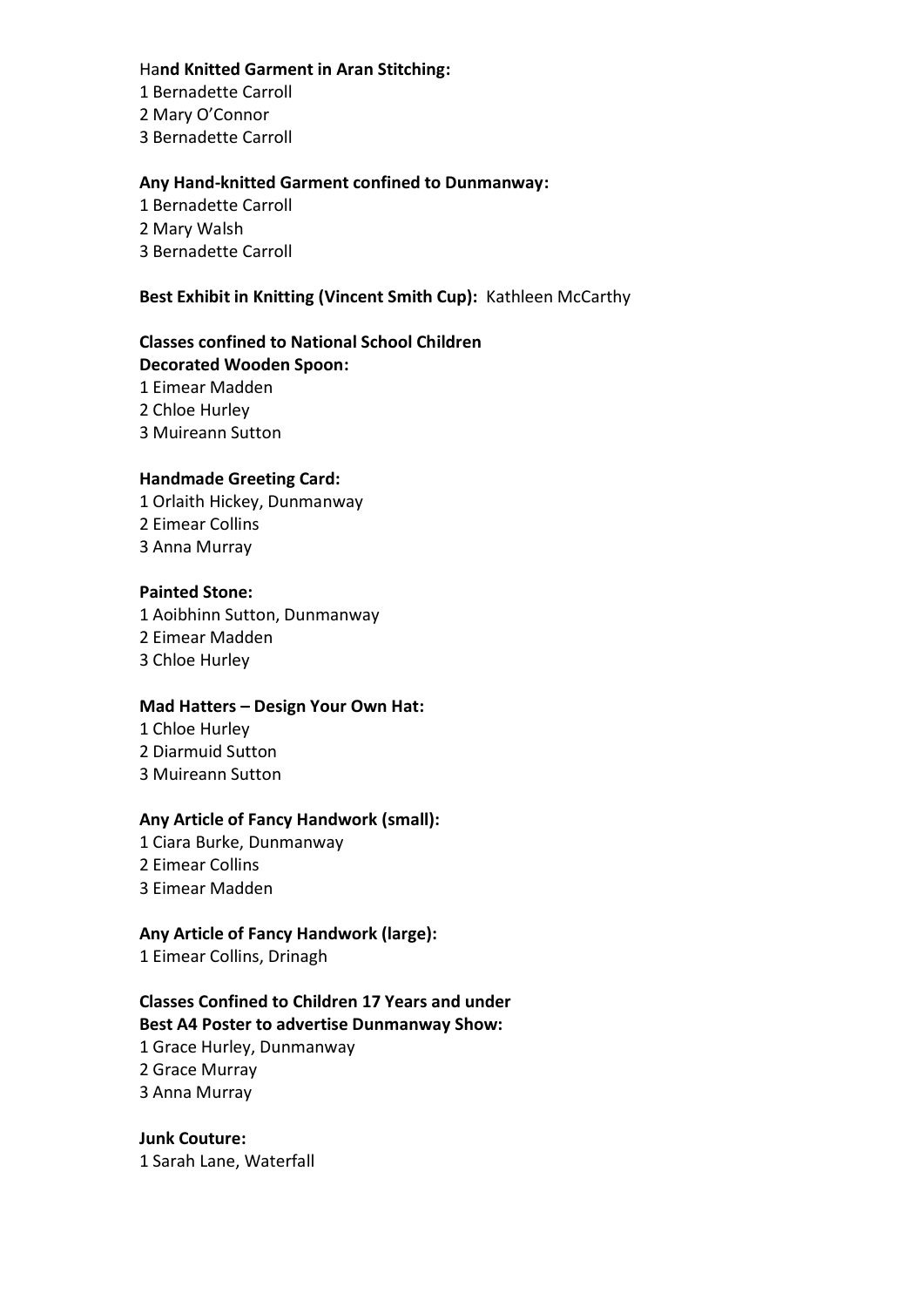## **Any Article of Fancy Handwork:**

1 Clare Forbes 2 Sarah Lane

3 Oliver Maher

# **Bella Helen Award for Most Points in Children's Section (confined to Dunmanway):**

Fionnán & Odhran McCarthy, Dunmanway

# **Handicrafts**

# **Best Upcycled Article:**

1 Bernadette Carroll

- 2 Sarah Lane
- 3 Emma Twomey

# **Any Article not classed:**

1 Valerie Hurley, Dunmanway 2 Charlies Angels 3 Charlies Angels

# **Cushion Covers - all types:**

1 Bernadette Carroll 2 Karen Scanlon 3 Paula O'Donovan

# **Any Article of Fancy Handwork:**

1 Dunmanway Hospital 2 Christine O'Mahony 3 Ann Broderick

# **Any handmade Craft Project using yarn, excluding clothing:**

1 Mia & Ruby White, Dunmanway 2 Maureen Houston 3 Karen Scanlon

## **Patchwork:**

1 Nuala Sullivan, Dunmanway 2 Nuala Sullivan 3 Sarah Deane

# **Soft Toy – Rag Dolls included:**

1 Karen Scanlon 2 Heather House 3 Christine O'Mahony

# **Small article of woodwork:**

1 Clare Forbes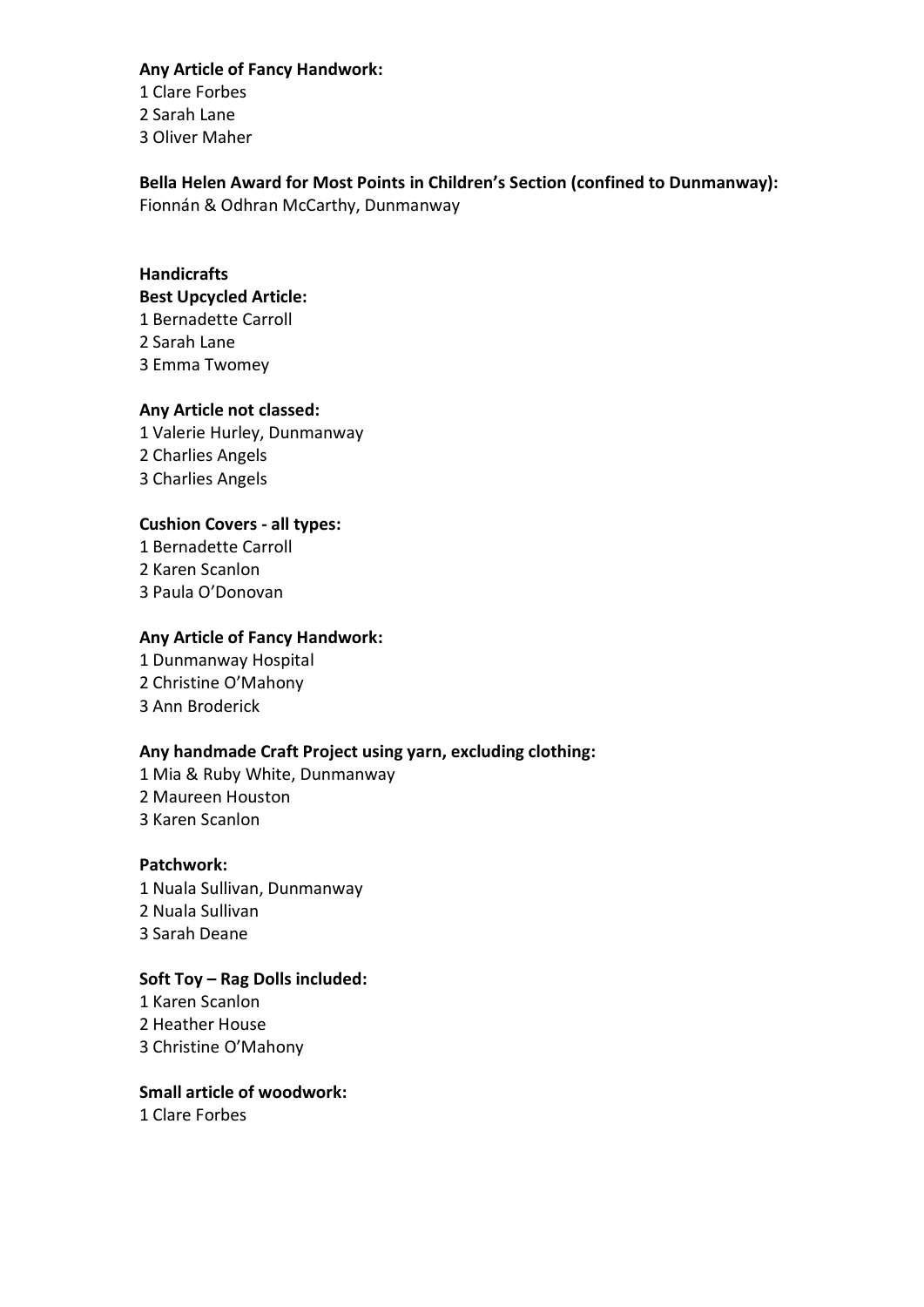#### **Scarecrow:**

- 1 Grace Hurley
- 2 Dunmanway Rugby Club
- 3 Deane Family
- 4 61<sup>st</sup> Dunmanway Scouts

**Outstanding Exhibit in Handicrafts (Cleary Cup):** Thursday Group, Dunmanway Day Care Centre

# **Art Section**

# **Original Sketch or picture in oils watercolour or black and white confined to children under 8:**

- 1 Muireann Sutton
- 2 Muireann Sutton
- 3 Muireann Sutton

# **Original Sketch or picture in oils watercolour or black and white confined to children under 12:**

- 1 Aoibhinn Sutton
- 2 Chloe Hurley
- 3 Shannon Murray

# **Painting By Numbers:**

1 Orla Madden, Fivemilebridge 2 Christine O'Mahony 3 Bernadette Carroll

# **Original Sketch or Picture in Black and White:**

- 1 Glenis Rees, Drinagh 2 Sarah Lane
- 3 Bernie Murray

# **Original Sketch or picture in oils, acrylic, watercolour open:**

- 1 Catherine Biggs, Ballinacarriga
- 2 Glenis Rees
- 3 Catherine Biggs

# **Photography**

## **Landscape:**

- 1 Jacinta Veale
- 2 Christine O'Mahony
- 3 Piaras Hayes

# **Animals/Pets:**

1 Sandra O'Donovan, Togher 2 Geraldine Duggan 3 Michelle Sexton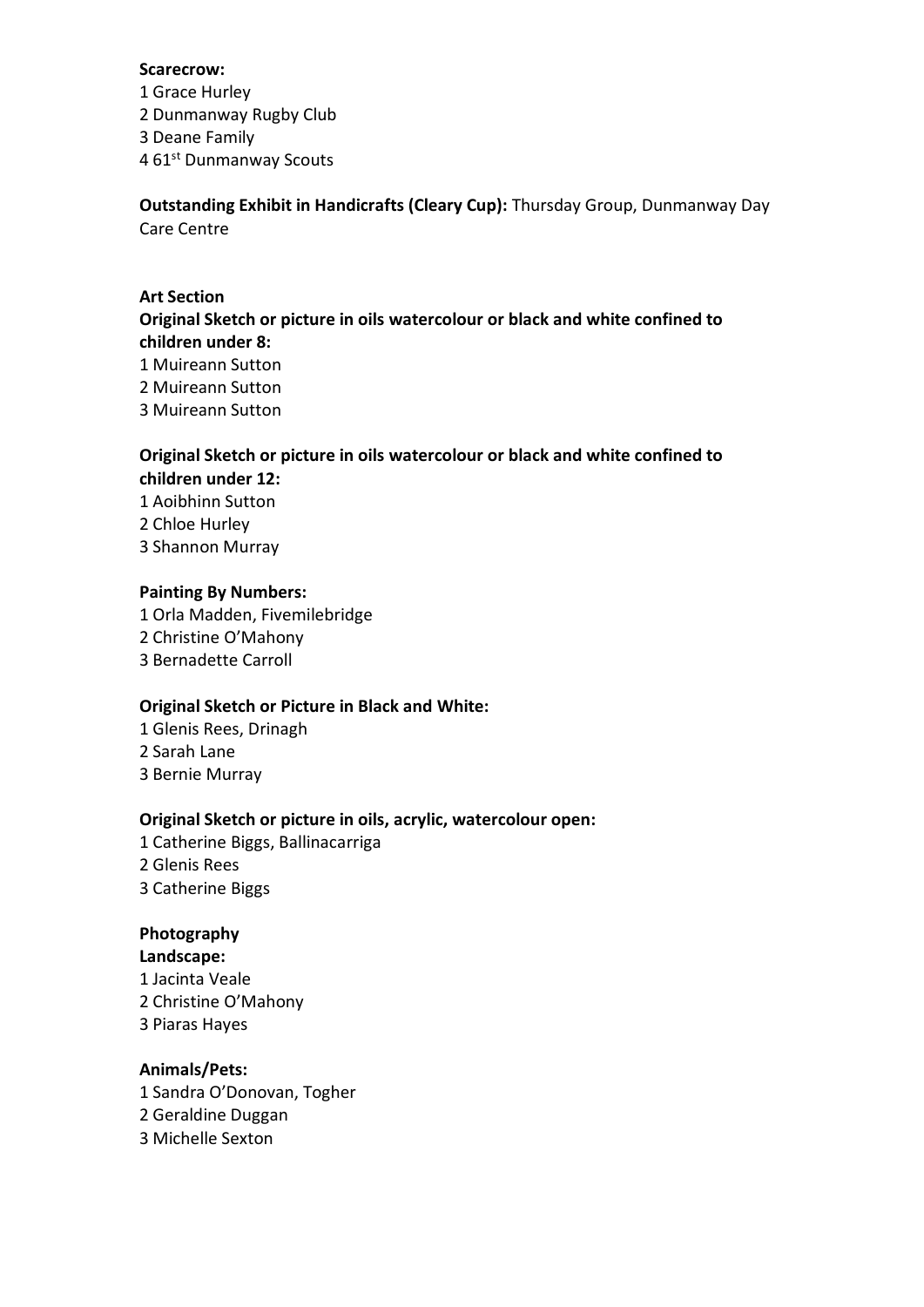#### **People/Children:**

1 Christine O'Mahony

2 Micelle Sexton

3 Geraldine Duggan

### **Buildings:**

1 Christina Dwyer, Ballineen 2 Christine O'Mahony 3 Enid Chambers

# **Holidays:**

1 Geraldine Duggan, Dunmanway 2 Enid Chambers 3 Christine O'Mahony

#### **Nature:**

1 Cian Croker, Dunmanway 2 Valerie Hurley 3 Heather House

# **Special Occasions:**

1 Christine O'Mahony 2 Enid Chambers 3 Piaras Hayes

# **Scenes of West Cork:**

1 Eimear Madden 2 Piaras Hayes 3 Cian Croker

# **Sunrise / Sunset:**

1 Bernadette Carroll 2 Jacinta Veale 3 Piaras Hayes

# **Enlarged Photograph:**

1 Cian Croker 2 Éanna Hayes 3 Christine O'Mahony

# **Classes confined to School Children**

**Animals/Pets:** 1 Éanna Hayes 2 Aoibhinn Sutton 3 Anna Murray

# **My Funniest Photograph:**

1 Faye Gleeson, Ballineen 2 Kerri Gleeson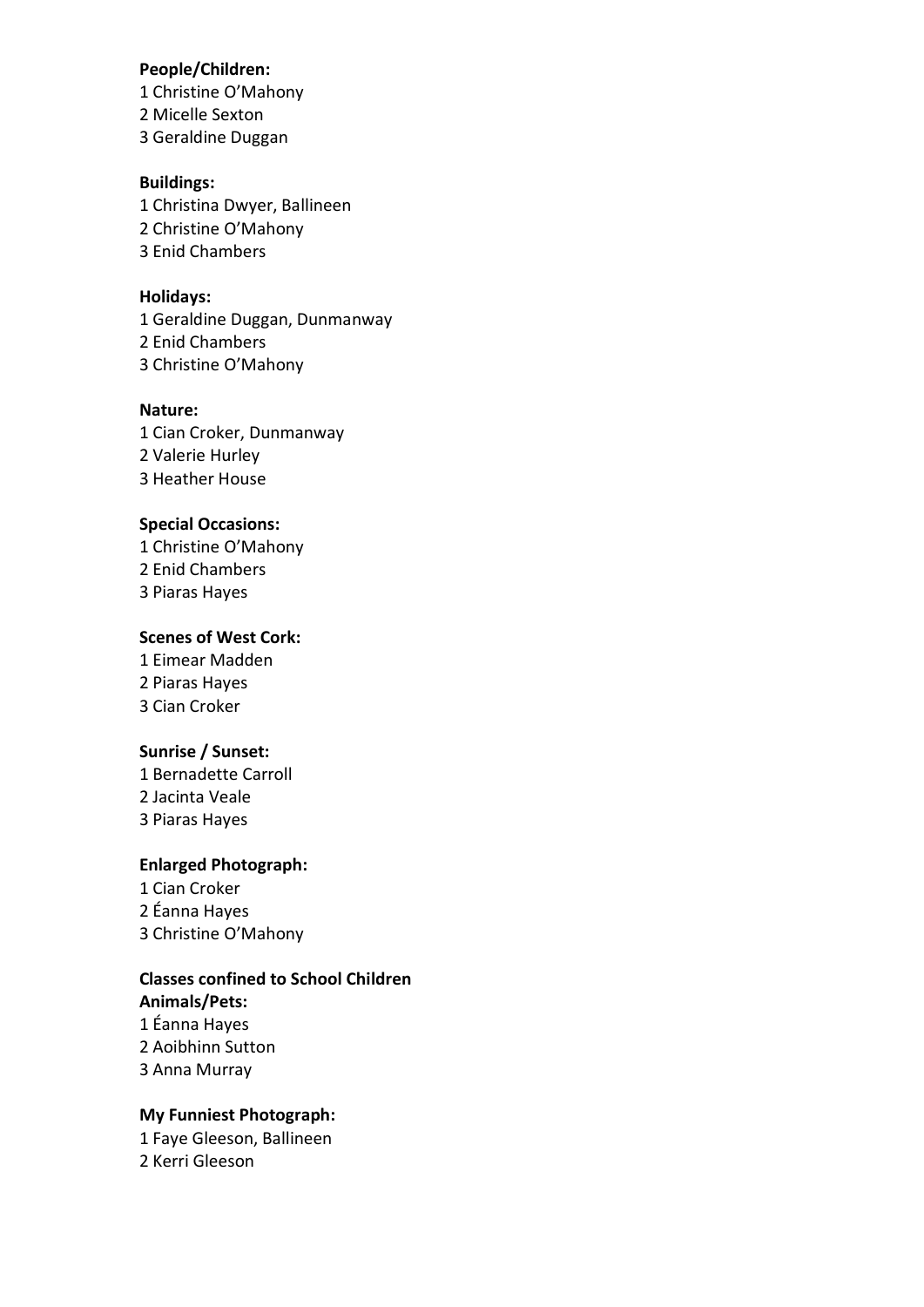## **Summertime:**

1 Éanna Hayes 2 Fionnán & Odhran McCarthy 3 Fionnán & Odhran McCarthy

## **Celebrations:**

1 Faye Gleeson 2 Orlaith Hickey 3 Fionnán & Odhran McCarthy

## **Classes for Children with Special Needs**

**Art:** Sinead Gildea

# **Classes Confined to Day Care Centres Any Article of Knitting:**

1 Margaret O'Connell, Dunmanway Day Care Centre 2 Pauline Murray, Dunmanway Day Care Centre 3 Doreen Twomey, Dunmanway Day Care Centre

# **Any Article of Craftwork:**

1 Nell Hurley, Dunmanway Day Care Centre 2 Margaret O'Connell, Dunmanway Day Care Centre

# **Art – Painting in Oils or Watercolour:**

1 Sean McCarthy, Dunmanway Day Care Centre 2 Mary Pyne, Dunmanway Day Care Centre 3 John Healy, Dunmanway Day Care Centre

## **Best Group Project:**

1 The Thursday Group, Dunmanway Day Care Centre 2 Monday Group, Dunmanway Day Care Centre 3 Friday Group, Dunmanway Day Care Centre

## **The Lizzie Crowley Memorial Cup for the Best Exhibit in Day Care Centre Section:** Margaret O'Connell

## **Classes confined to Active Retirement Groups Painting:**

1 Charlies Angels, c/o GAA Pavilion, Dunmanway

## **Any Article of Craftwork:**

1 Charlies Angels 2 Charlies Angels 3 Mary McCarthy

# **Any Article of Fancy Handwork:**

1 Julie Lordan, Dunmanway

2 Norah O'Brien

3 Charlies Angels